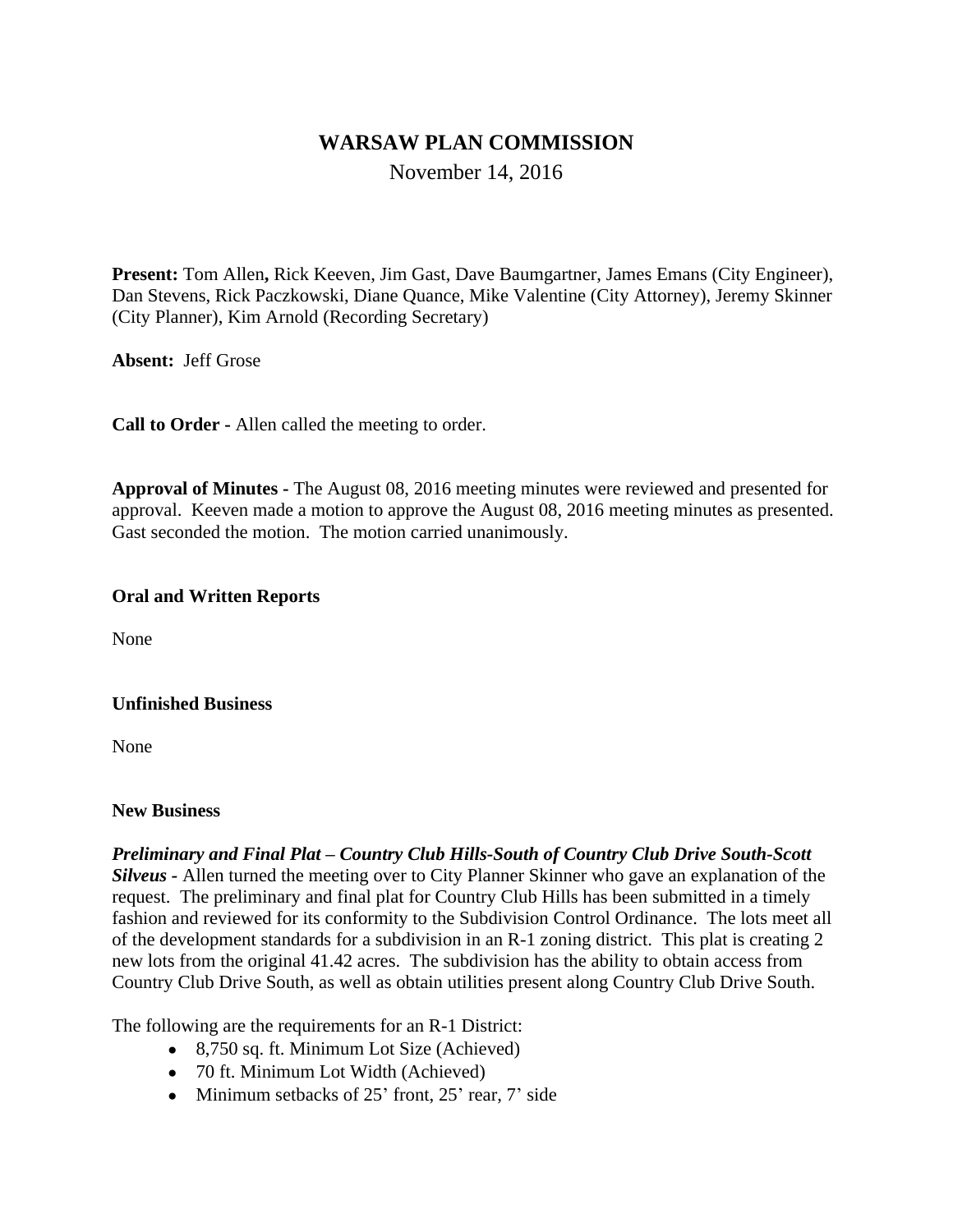• 45% Maximum lot coverage

The proposed plat meets all of the subdivision requirements concerning lot sizes. As part of the plat the owner is platting an additional five feet along the south side of Country Club Drive South, which will provide a total of twenty five feet of right-of-way south of the road centerline. The plat also includes a twenty foot sewer easement along the east property line and a ten foot storm water drainage easement on the north property line. Since this plat doesn't include any public infrastructure, City Planner Skinner did not have an issue with allowing both preliminary and final plat approval for Country Club Hills. City Planner Skinner recommended the Commission grant preliminary and final plat approval for Country Club Hills.

Allen opened the meeting to any person wishing to speak in favor or against the petition.

Tom Hardy III, of Kimpel & Associates was present to answer questions and explain the request. Heather McGuire, a neighbor, asked if they would be tapping into the sewer. Allen explained the opportunity to ask questions would be given at a later time. This portion of the meeting was for any person wishing to speak in favor of the petition.

Allen closed the meeting to the public as no other person was present to speak in favor of the petition.

Allen opened the meeting to any person wishing to speak in opposition of the petition. No person was present to speak in opposition of the petition. Allen closed the meeting to the public.

Allen opened the meeting to questions. Heather McGuire, neighbor, asked if they would be tapping into the sewer and will there be a construction entrance? Mr. Hardy explained they would be using an existing drive. Both lots have existing driveways. They will hook to the sewer and could possibly have to put in a tap. City Planner Skinner explained this plat is not referencing the construction of a house. Several neighbors expressed concern about construction traffic and damage to the road. Tom Allen explained the concerns of residents could not be addressed at this meeting, as the Subdivision Plat was the only thing being considered. City Planner Skinner explained the process for building a house would follow the rules and guidelines of any house being built within the City. If she had any questions she could call or come to the Building and Planning Department. Mary Stage, a neighbor, asked where the house will be. City Planner Skinner explained the meeting was only for the subdivision of the land. Chris Rankin, a neighbor, asked if there would be roads. City Planner Skinner explained the meeting was for the subdivision of the land into two lots as the plat showed. If the petitioner would want to do something at a later time they would have to go through the plat process for that request. City Planner Skinner explained the purpose of the meeting. Mike Valentine (City Attorney) explained the process of bringing a request before the Plan Commission and when it would be necessary. Dan Zachary, a neighbor, asked about collecting taxes for boat ramp access. No person had an answer for Mr. Zachary. With no other person to come before the board, the meeting was closed to the public.